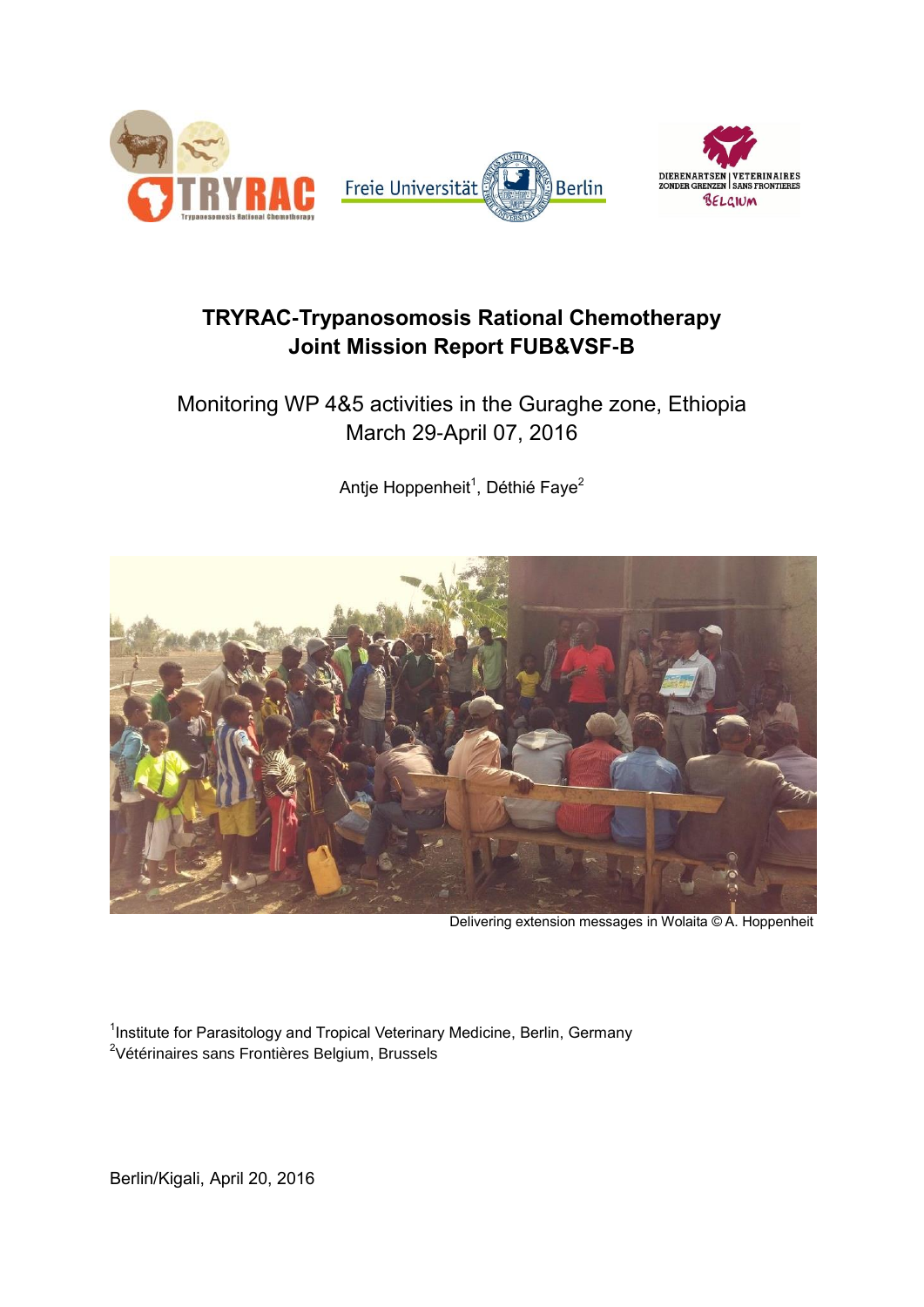# **Table of contents**

| 4. VSF-B and NICETT meeting on the ongoing partnership agreement and financial           |  |
|------------------------------------------------------------------------------------------|--|
| 5. Monitoring rational drug use, strategic deworming, targeted vector control and exten- |  |
|                                                                                          |  |
| 5.1 Monitoring spraying of the study animals and the crushpen committees                 |  |
|                                                                                          |  |
|                                                                                          |  |
|                                                                                          |  |
|                                                                                          |  |
|                                                                                          |  |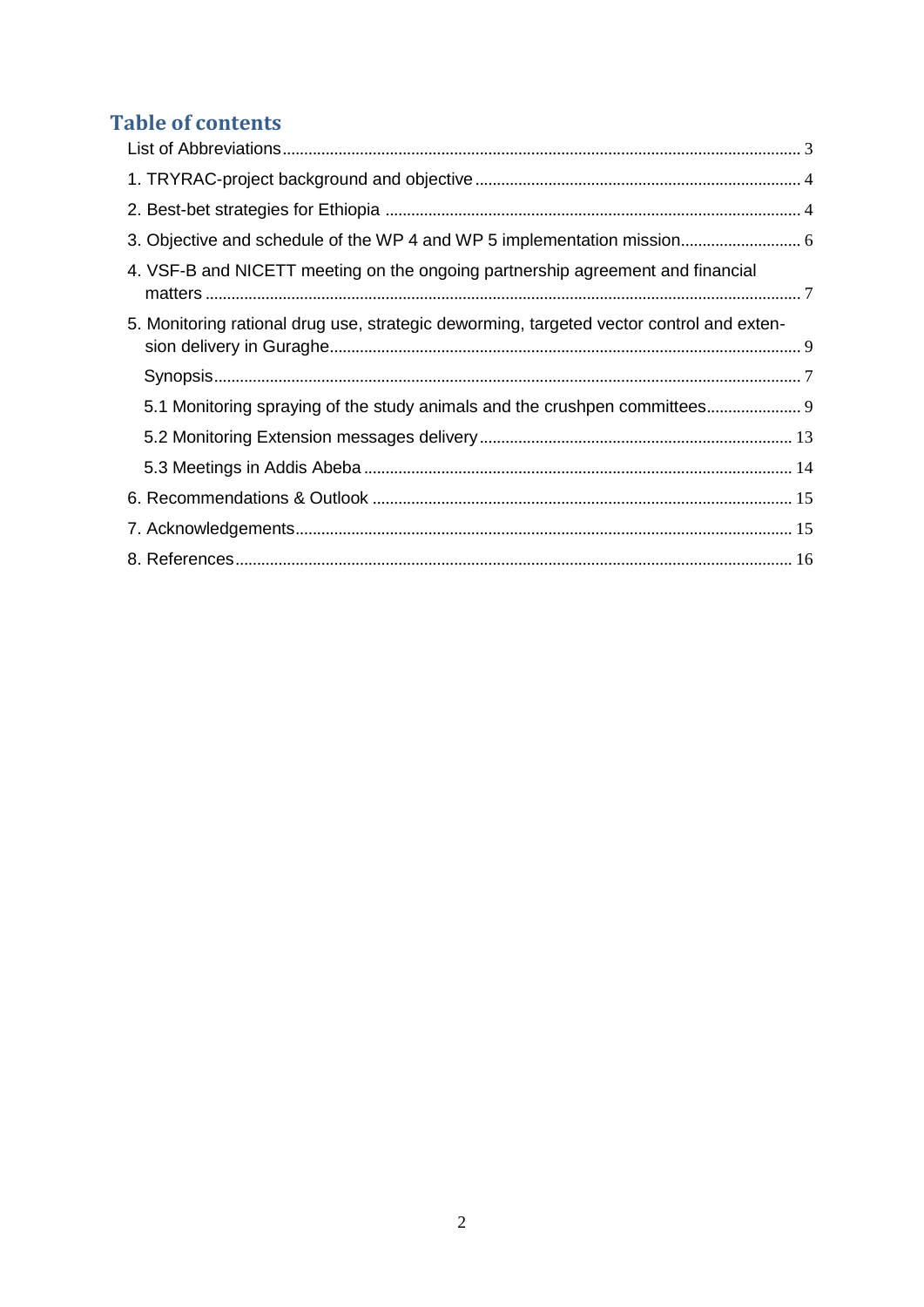# <span id="page-2-0"></span>**List of Abbreviations**

| AAT           | African Animal Trypanosomoses                                               |
|---------------|-----------------------------------------------------------------------------|
| <b>ARD</b>    | Global Programme on Agricultural Research for Development                   |
| <b>BCS</b>    | <b>Body Condition Score</b>                                                 |
| <b>CAHWs</b>  | <b>Community-based Animal Health Workers</b>                                |
| <b>CBOs</b>   | <b>Community-Based Organizations</b>                                        |
| DA            | Diminazene Aceturate                                                        |
| <b>DVO</b>    | <b>District Veterinary Officer</b>                                          |
| EU            | European Union                                                              |
| <b>FAO</b>    | Food and Agriculture Organization of the United Nations                     |
| <b>FUB</b>    | <b>Freie Universitaet Berlin</b>                                            |
| EpG           | Eggs per Gram faeces                                                        |
| EU            | European Union                                                              |
| <b>FECRT</b>  | Faecal egg count reduction test                                             |
| G.            | Glossina                                                                    |
| <b>ISM</b>    | Isometamidium Chloride                                                      |
| <b>ITM</b>    | Institute of Tropical Medicine Antwerp                                      |
| <b>ITN</b>    | <b>Insecticide Treated Nets</b>                                             |
| <b>LUH</b>    | Leibniz Universitaet Hannover                                               |
| <b>NAHDIC</b> | National Animal Health Diagnostics and Investigation Center                 |
| <b>NARS</b>   | <b>National Agricultural Research Systems</b>                               |
| <b>NICETT</b> | National Institute for Control and Eradication of Tsetse and Trypanosomosis |
| <b>PCV</b>    | <b>Packed Cell Volume</b>                                                   |
| <b>RDU</b>    | <b>Rational Drug Use</b>                                                    |
| <b>SOP</b>    | <b>Standard Operating Procedure</b>                                         |
| <b>STEP</b>   | Southern Tsetse Eradication Project                                         |
| T.            | Trypanosoma                                                                 |
| <b>TRYRAC</b> | <b>Trypanosomosis Rational Chemotherapy</b>                                 |
| <b>VSF</b>    | Vétérinaires sans Frontières Belgium                                        |
| <b>WP</b>     | <b>Work Package</b>                                                         |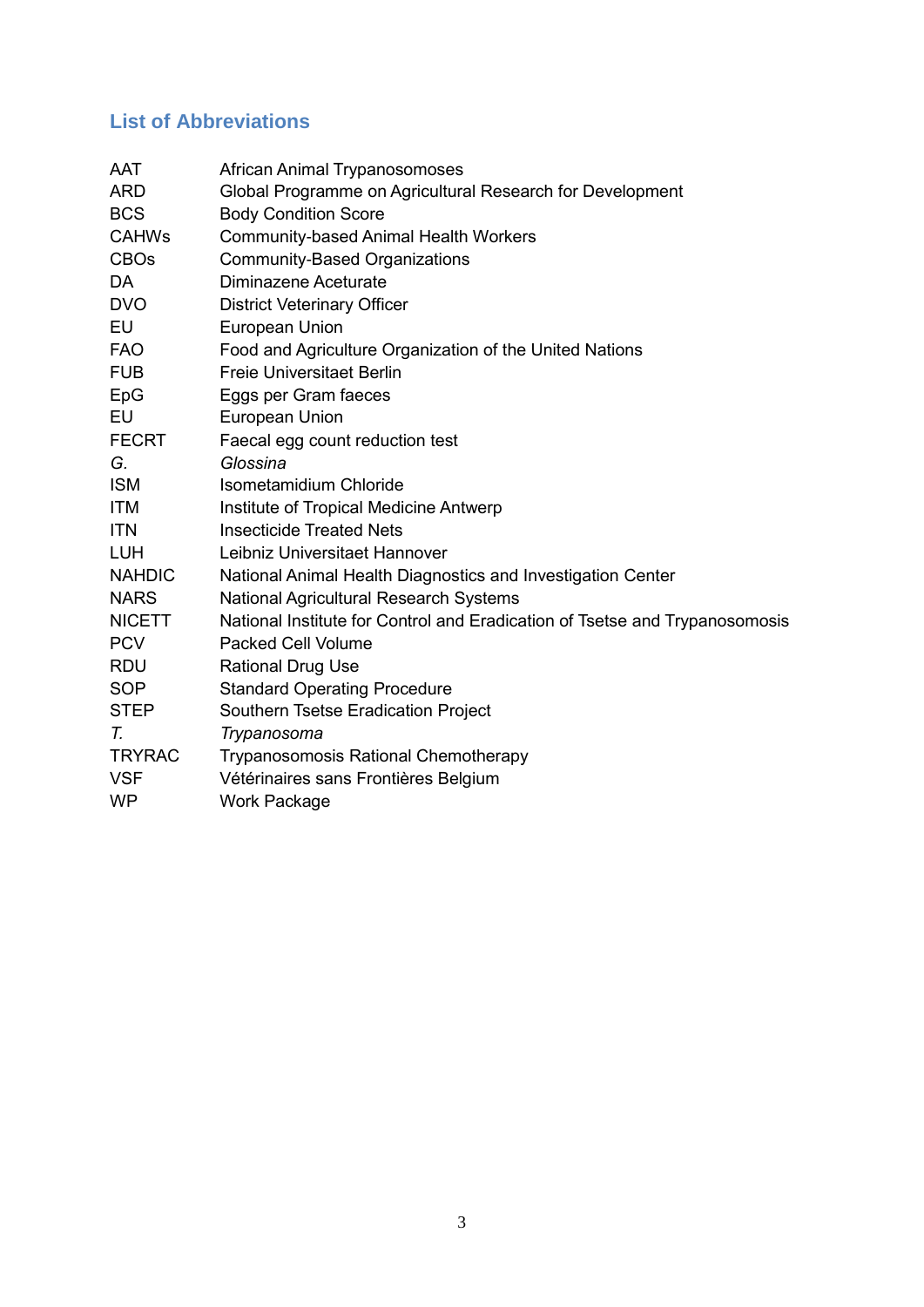### <span id="page-3-0"></span>**1. TRYRAC-project background and objective**

Trypanosomosis Rational Chemotherapy, TRYRAC, is part of the EU-funded initiative "Global Programme on Agricultural Research for Development" (ARD). TRYRAC is an international cooperation of academic, governmental and non-governmental organizations and has the aim of optimizing African Animal Trypanosomosis (AAT) management in western, eastern and southern Africa represented by Togo, Ethiopia and Mozambique. TRYRAC started in March 2012 with a total funding period of 5 years.

The major constraints to optimal AAT management are ineffective chemical treatments due to limited accessibility of quality trypanocides, gaps in smallholder knowledge and restrictions in the detection of trypanocide resistance to the only two available drugs isometamidium chloride (ISM) and diminazene aceturate (DA).

That is why the main objective of TRYRAC is to support livelihoods of resource-poor livestock producers in smallholder production systems in sub-Saharan Africa through improving the efficacy of trypanocidal drugs for the control of human and animal trypanosomosis. Specific objectives are 1) detecting trypanosome resistance 2) support drug quality control in African laboratories 3) improving the efficacy of trypanocides through promotion of rational drug use and development of adapted disease control methods.

### <span id="page-3-1"></span>**2. Best-bet strategies for Ethiopia**

Best-bet strategies are optimizing trypanocidal drug efficiency and the control of drug resistance [\[1\]](#page-15-1).They comprise the promotion of rational drug use (proper use of effective veterinary products, proper diagnosis, treatment of sick animals only), affordable vector control [2] and improving animal health conditions in general, for instance by introducing strategic deworming [3]. Supporting extension messages should be disseminated throughout the study area by national agricultural research systems (NARS) and private veterinarians. The most promising strategies are summarized in Figure 1 and they are planned to be implemented and monitored between February 2015 and October 2016 (18 months) in the vicinity of 4 communities: Misreta, Borer 4&5 and Wolaita. The villages Yameto Sefer and Yeshaheba of the Cheha district serve as control villages. Towards the end of the project, a socio-economic impact assessment is planned to be conducted by the Leibniz Universitaet Hannover (LUH).

| <b>Demonstration Herds</b><br>study and control groups in $3 - 5$ herds per CBO                                                                                                                                                 |                                                                                                                                                                                                  |  |  |  |  |  |  |  |  |  |
|---------------------------------------------------------------------------------------------------------------------------------------------------------------------------------------------------------------------------------|--------------------------------------------------------------------------------------------------------------------------------------------------------------------------------------------------|--|--|--|--|--|--|--|--|--|
| <b>Rational Drug Use</b>                                                                                                                                                                                                        | <b>Targeted Spraying</b>                                                                                                                                                                         |  |  |  |  |  |  |  |  |  |
| Identification of quality drugs<br>Application to clinically diagnosed animals<br>Longitudinal biological Monitoring: thoracic<br>perimetre, FAMACHA test, EpG<br>Block treatment study at the end of the<br>intervention phase | Establishment of crush pens and committees<br>Spraying beginning at the onset of the rainy<br>season at bi-monthly intervals<br>Tick count pre-treatment and follow up 14 days<br>post-treatment |  |  |  |  |  |  |  |  |  |

**Table 1.** Outline of best-bet strategies

CBO: Community Based Organisation, FAMACHA: Faffa Malon Chart [4,5], EpG: Eggs per Gram faeces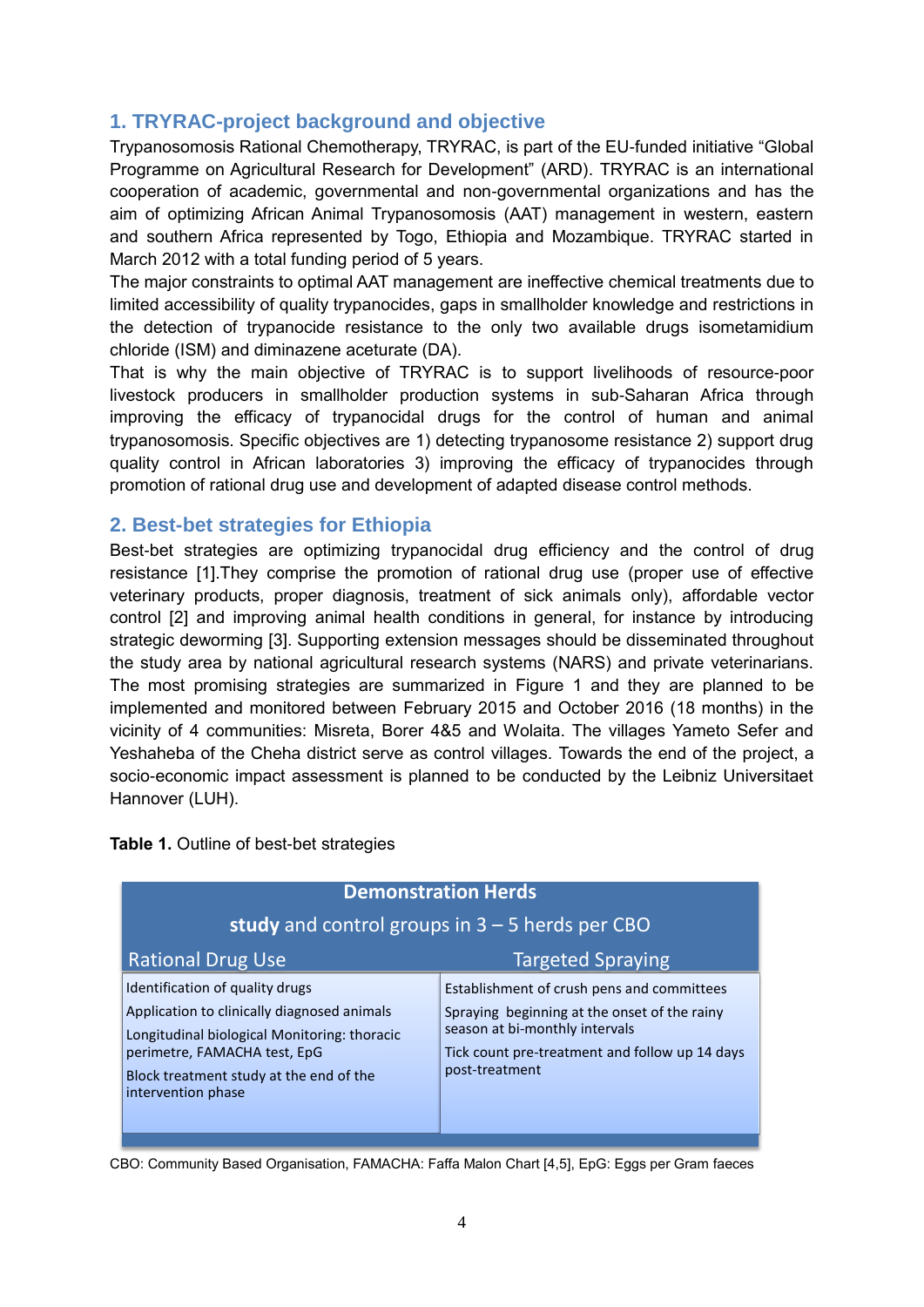FUB, Vétérinaires sans Frontières Belgique (VSF-B) and the Ethiopian team (National Animal Health Diagnostics and Investigation centre=NAHDIC and the National Institute for Control and Eradication of Tsetse and Trypanosomosis=NICETT) invited stakeholders such as farmers, governmental/private vets and pharmacists to a meeting in Wolkite that took place in April 7/8 2014 [6]. There, outcomes of the so far conducted studies regarding drug quality tests, AAT prevalence, dissemination strategies and best-bet strategies were introduced to and discussed with the stakeholders. It was agreed to launch WP 4 activities in June 2014. Protocols for field interventions and monitoring were developed by the FUB team in close collaboration with ITM. Protocols and mission reports are available in the partner area of the TRYRAC website: [http://www.trypanocide.eu/.](http://www.trypanocide.eu/)

After implementation failed in June 2014, an extra Project Management Committee meeting was held in October 2014 in order to decide on how activities were to be continued in Ethiopia [\[7\]](#page-15-2). It was decided to initialise rational drug use of trypanocides, anthelminthics and insecticides in the study villages as soon as possible. However, Livestock Protection Fences were dropped from the agenda so the student could concentrate on the implementation of the other strategies and extension services.

Another training and implementation mission was successfully completed from February 23 until March 06, 2015 in order to treat, sample and analyse one or two study herds together with the NAHDIC/NICETT team to launch the best-bet protocol [8]. NICETT, the National Institute for Control and Eradication of Tsetse and Trypanosomosis replaced STEP (Southern Tsetse Eradication Project) as TRYRAC partners in Ethiopia.

From the end of February 2015 on, best-bet strategies are being implemented. Concurrently, extension material was developed and tested in collaboration with VSF Belgium and NICETT. Further training missions in July 2015 [9] helped to identify a 5% Deltamethrin-product that was used for targeting spraying of the study herds at the beginning of the rainy season on a trial basis. The producer Tagros India Ltd. agreed to send enough material to cover the herds for the duration of the project. Future import will depend on the results of this project. In terms of implementation, a VSF-B mission report from January 2016 stated some problems with material and farmers communication in implementing the targeted spraying [10].

<span id="page-4-0"></span>Faecal Egg Count Reduction Tests [11] of locally available albendazole compared to a German product revealed albendazole as efficient whereas local products did not meet the standard. Thus, another product was identified (Vetoquinol: Analgon<sup>®</sup>) which is to be purchased and tested in future missions. Furthermore, WP 4 & 5 field activities are both to be carried out under the lead of the PhD student who requires additional advice from FUB and VSF-B.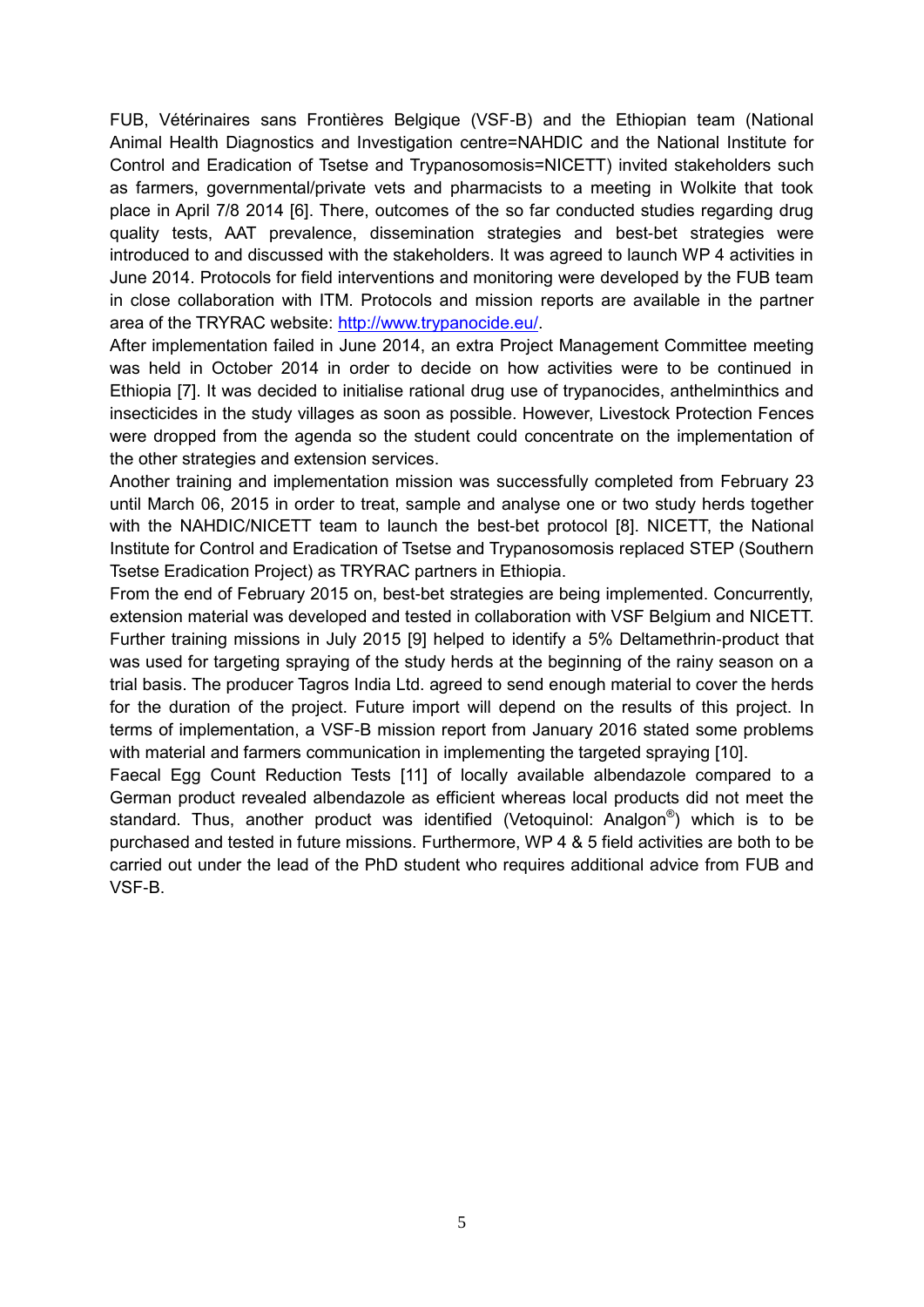## **3. Objective and schedule of the WP 4 and WP 5 implementation mission**

- Monitor and optimize WP 4&5 field activities: targeted insecticidal spraying, delivery of extension messages, data collection, financial reporting
- Develop a schedule for the student of the last year
- Optimization and training of extension services (identification and training of another person to support the student, monitor the used material)
- Facilitate access to quality dewormers and a Deltamethrin-based insecticide/acaricide

| <b>Day</b> | <b>Date</b>           | <b>Activity</b>                                                                                                                                                                                                                                                                                       | <b>Location</b> |
|------------|-----------------------|-------------------------------------------------------------------------------------------------------------------------------------------------------------------------------------------------------------------------------------------------------------------------------------------------------|-----------------|
| Monday     | 28 MAR<br>2016        | Arrival Déthié Faye (VSF-B)                                                                                                                                                                                                                                                                           | Addis           |
| Tuesday    | 29 MAR<br>2016        | WP 5: VSF-B meeting with NICETT on conducted activities,<br>expenditures' justification, planning and budget from March to<br>May 2016<br>Departure Antje Hoppenheit                                                                                                                                  | Addis           |
| Wednesday  | <b>30 MAR</b><br>2016 | WP 5: Exchanges with NICETT to be continued<br>Arrival Antje Hoppenheit (FUB)<br>Meeting the PhD student Tilahun Tekle, heading to Wolkite                                                                                                                                                            | Addis           |
| Thursday   | 31 MAR<br>2016        | Visiting 2 villages /combine 2 villages for a workshop on best-<br>bet strategies (focussing on insecticidal spraying) and<br>extension; interviewing farmers and the spraying committee;<br>training the student; monitoring extension material; visiting the<br>public veterinary office in Wolkite | Wolkite         |
| Friday     | 01 APR<br>2016        | Visiting 2 villages /combine 2 villages for a workshop on best-<br>bet strategies (focussing on insecticidal spraying) and<br>extension; interviewing farmers; training of the student and the<br>team leader of the public veterinary department Wolkite<br>(Abraham)                                | Wolkite         |
| Saturday   | 02 APR<br>2016        | Visiting markets in Walga and Darge (both in the vicinity of the<br>study villages) to look for veterinary products and speak with<br>salesmen; return to Addis                                                                                                                                       | Wolkite         |
| Sunday     | 03 APR<br>2016        | Meeting FAO representative Dr. Oumar Diall to discuss<br>continuation of some activities in Wolkite within another project                                                                                                                                                                            | Addis           |
| Monday     | 04 APR<br>2016        | Meeting Thomas Cherenet, the country coordinator; arranging<br>reprints of extension material at the print shop; meet Dr.<br>Eshetu Mengistu of Access Ethiopharm to enhance shipping of<br>Analgon <sup>®</sup> ;<br>Departure Antje Hoppenheit                                                      | Addis           |
| Tuesday    | 05 APR<br>2016        | VSF-B meeting with the new NICETT director<br>Meeting with EBC staff                                                                                                                                                                                                                                  |                 |

**Table 2.** Schedule for the monitoring mission to Ethiopia (29.03.-07.04.2016)

<span id="page-5-0"></span>Legend: TRYRAC-Trypanosomosis Rational Chemotherapy; VSF-B-Vétérinaires sans Frontières Belgium; Addis-Addis Ababa; FUB-Freie Universitaet Berlin; EBC-Ethiopian Broadcasting Company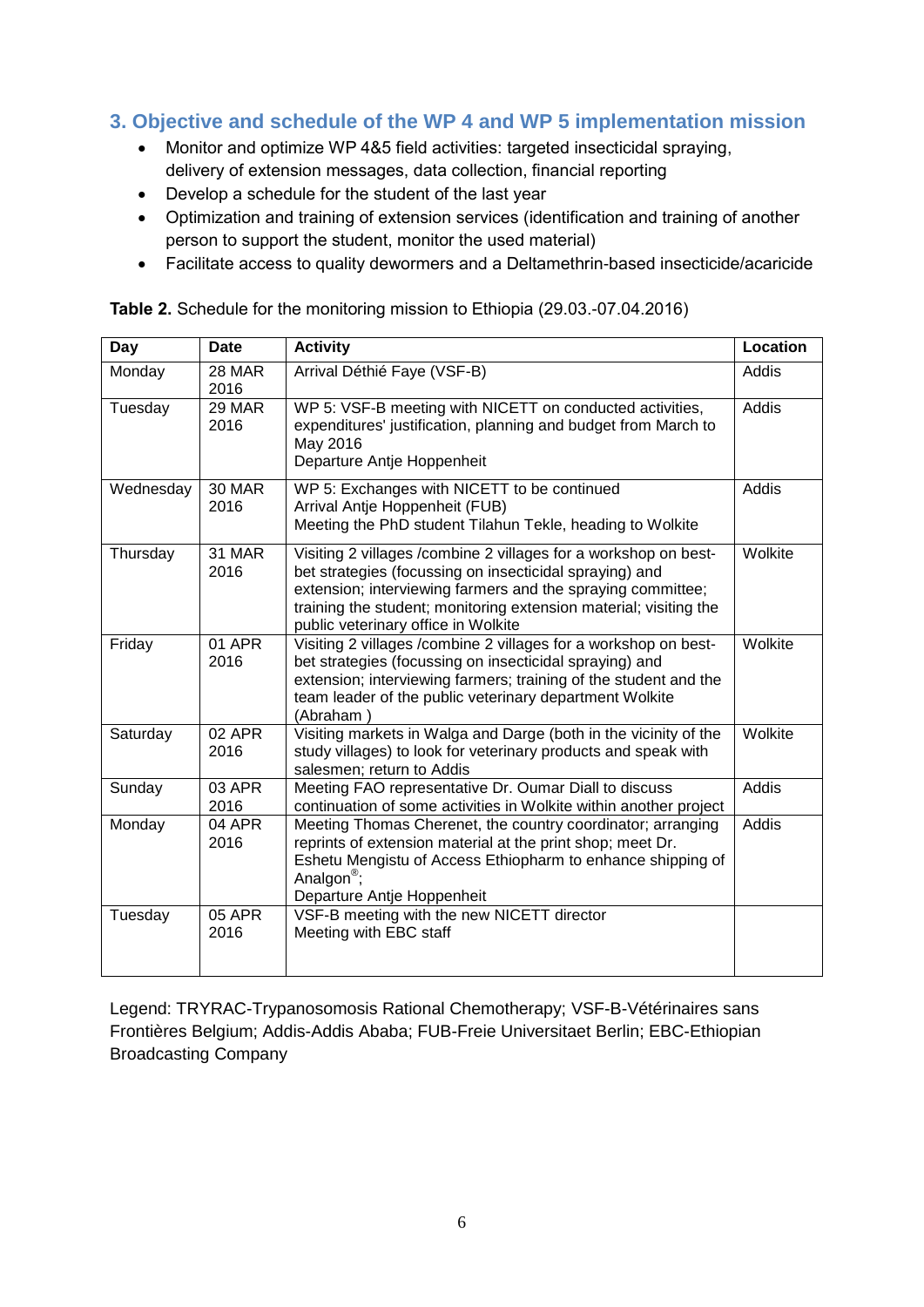### **Synopsis**

In order to monitor the progress of implementation in the five study villages Misreta, Borer 4&5 and Wolaita in terms of following WP 4 protocol and delivery of extension material (WP 5) and to assess the overall acceptance of the project, visits were paid to Borer and Wolaita. There, farmers, including the crushpen committees, private and public veterinarians and "pharmacists" on the two public markets were interviewed. In the process, extension material such as brochures, leaflets billboards and posters were viewed and key extension people were sensitized and trained, respectively. In Addis, financial questions were clarified with Thomas Cherenet and the PhD student Tilahun Tekle. Also, the vetoquinol partner Dr. Eshetu Mengistu was met to facilitate the use of Albenol boli in the study cattle in July. Furthermore, a workplan was developed for the remaining time of the project in collaboration with the student.

All in all, execution of WP 4 protocol and extension messages warrant optimization: targeted insecticidal spraying is slowly being launched but the success is threatened by scarce field visits and thus lacking re-sensitization and also by the unprofessional use of presumably cheaper alternative drugs by the farmers. Also, the study herds were not optimally treated due to misunderstandings of the schedule. The extension material has reached the area. However, billboards have been brought up in mid-January but they have already decayed because of material deficiencies. The lack of follow-up visits prevented timely replacements.

The FUB and VSF-B representatives targeted the issues as follows:

1) The utter importance of field visits as crucial implementation elements were explained to the student; an optimized field schedule was then developed which includes bi-monthly extension visits and bi-monthly health check-ups for the study herds to be implemented asap.

2) It was stated that targeted spraying of the study animals and tick counts must be performed by the NAHDIC team. The spraying committee should handle private sprayings only. The committees must be trained to document sprayings with a registrar for instance. Therefore, extension services should emphasize community-based targeted spraying. Owners of the model herds should be sensitised to fully play their role by bringing their remaining animals (non-experimental animals) to be sprayed by the spraying committees.

3) For support of the student, the team leader Abraham Muanenda of the District Veterinary Post in Wolkite was assigned to carry out the bi-monthly field visits along with other stakeholders (District Veterinary Officer DVO, animal health assistant, private veterinarians and farmers' leaders). He will be supported by the PhD student once a month. Abraham Muanenda will be provided with some templates for reporting and expenditures justification. On a fortnightly basis, NICETT will send to the District Veterinary Post the budget for a 5 days' extension trip. This trip should be properly reported and justified before the next one.

4) The public veterinary service, which comes along on field visits with the TRYRAC team, should deliver services that comply with rational drug use principles. Treatments contrary to the project philosophy are disturbing the dissemination of the message.

5) Extension tools and material must be controlled immediately and faulty material has to be exchanged.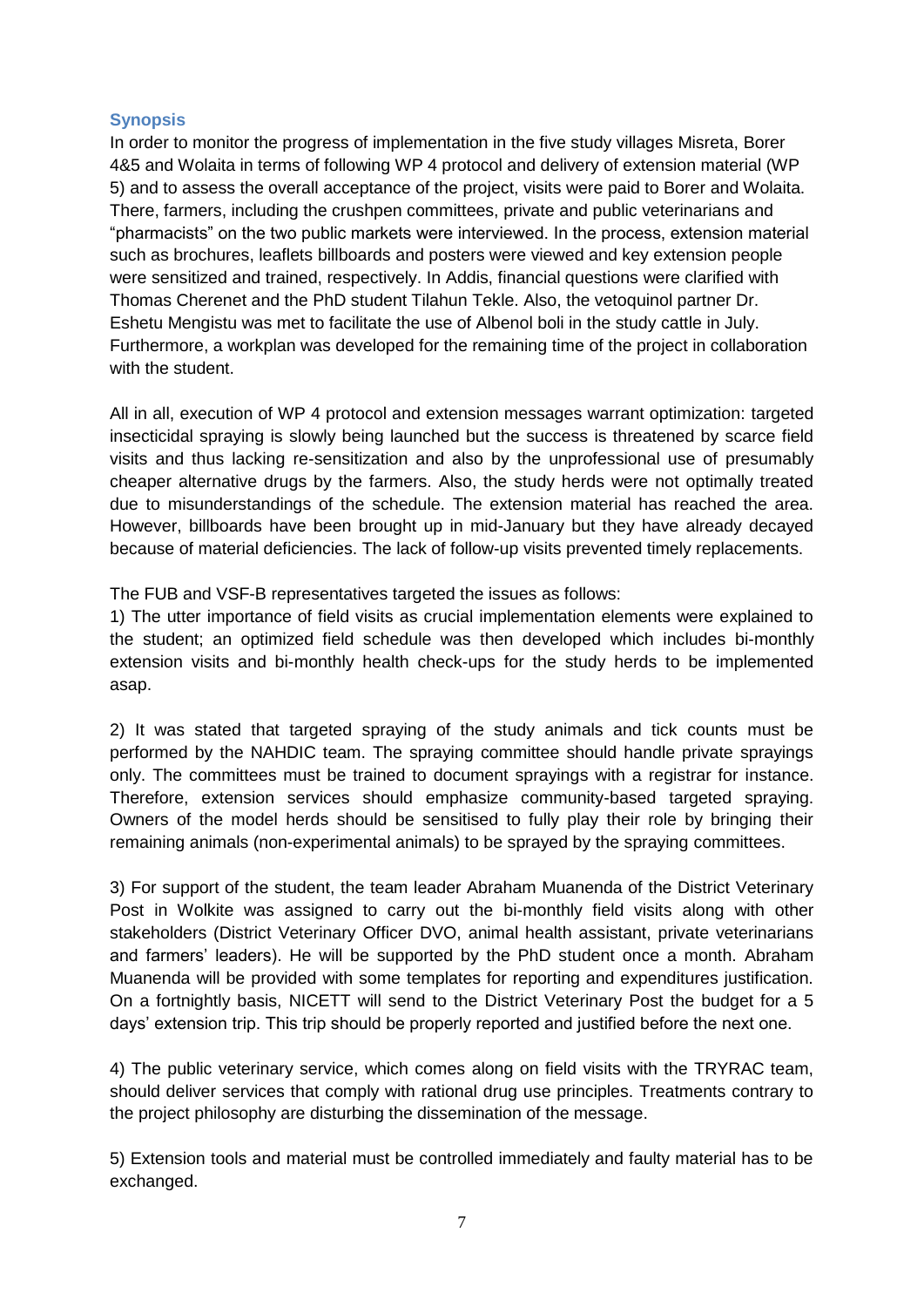6) The deltamethrin-based product SMASH should be made accessible to the Ethiopian market; results of this project will be communicated to Tagros Ltd. in order to proof to them that there is a demand.

7) The albendazole-based product ANALGON® by vetoquinol should be tested in the study herds by via faecal egg count reduction testing [7]. Unfortunally, other locally available products were revealed as inefficient.

Further monitoring of WP4 field activities in Wolkite is planned for July 2016 and for the final biological evaluation of the best-bet strategies in October 2016 to be executed by the FUB.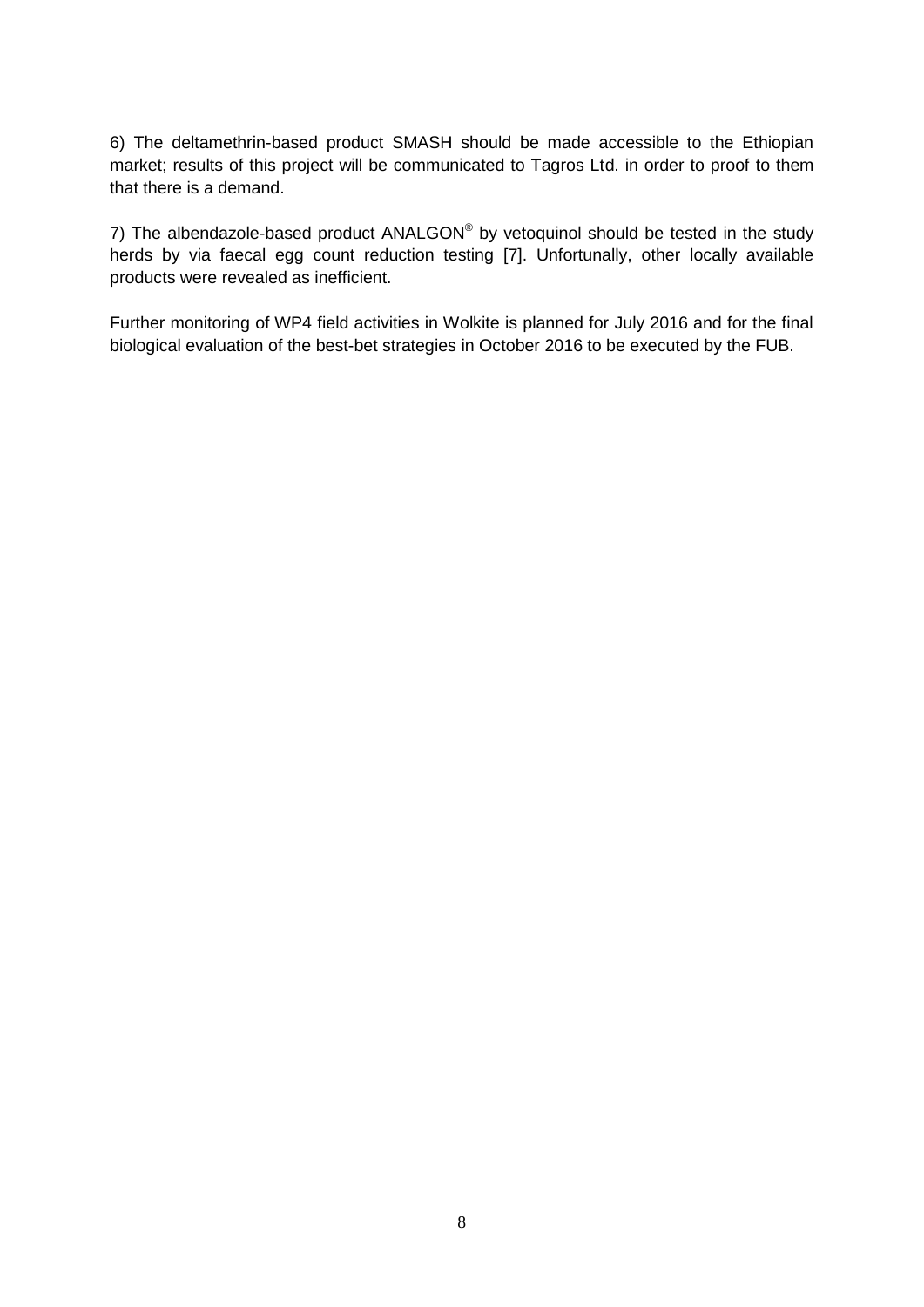# **4. VSF-B and NICETT meeting on the ongoing partnership agreement and financial matters**

The meeting was attended by VSF-B representative, NICETT Director and Tilahun Tekle, the TRYRAC PhD student. During this meeting, the partnership agreement between the 2 institutions was quickly reviewed and some specific points were raised. The main point was on the justification of expenditures. Indeed, during the last quarter of 2015, there were some misunderstandings in the justification of travel expenditures, by NADHIC and NICETT staffs, for the implementation and supervision of the extension activities. These misunderstandings have led to the rejection by VSF-B of expenditures equivalent to 9.000 Birr due to ineligibility. Following the exchange it was agreed that VSF-B will be informally informed by email about every mission planned in the framework of the extension activities. An order of mission should be prepared and signed by the NICETT Director before every trip to Wolkite and expenditures sheets provided by VSF-B will be used. A brief report based on a template provided by VSF-B will be produced at the end of every mission. Some budget lines (transportation, office supplies, and airtime) that were not used since the signature of the agreement was also discussed. It was agreed that these budget lines will be exhausted by the end of the agreement (end of May 2016).

Due to heavy workload of the PhD student it was discussed the need to find additional support for an efficient implementation of the extension activities.

During the meeting, NICETT reported that most of the billboards' posters have fallen down due to the bad quality of the glue used. Moreover, some billboards have also fallen down. It was therefore decided to meet the provider Company in order to discuss and solved these issues as soon as possible.

The budget and planning for the two remaining months (April and May 2016) were drafted by VSF-B representative and shared and validated with the PhD student. The budget was also explained line by line to NICETT account. Emphasis was put on the reporting and communication lines and the justification of the expenditures. For this purpose, VSF-B expenditures' sheets were shared with NICETT

The partnership agreement is ending in May 2016 and will be renewed. It has to be noted that Dr Cherenet has been appointed as adviser in the Ministry of Agriculture and is no longer NICETT Director. He remains TRYRAC focal point but the renewed agreement will be signed between VSF-B representative and the newly appointed NICETT Director.

# <span id="page-8-0"></span>**5. Monitoring rational drug use, strategic deworming, targeted vector control and extension delivery in Guraghe**

#### <span id="page-8-1"></span>**5.1 Monitoring spraying of the study animals and the crushpen committees**

.

Borer and Hudad were visited on one day each to meet and inquire about the crushpen committees and for some extension delivery and to interview farmers about the general impression of the project and its contents.

In Borer, the crushpen committee of Borer 4&5 was met. It consists of Gadisa Deriba and Yirga Mekonne who are sprayers. Further members are the farmer leader Waltenegus who is the chairman and Abdurahman Kemal who is the cashier. Spraying is being delivered at 5 Birr per animal. At the same time, the committee is in charge of spraying the study animals each 14 days at the beginning of July until mid-August. There are no records if the animals have actually been sprayed. The product SMASH seems to be used for the study animals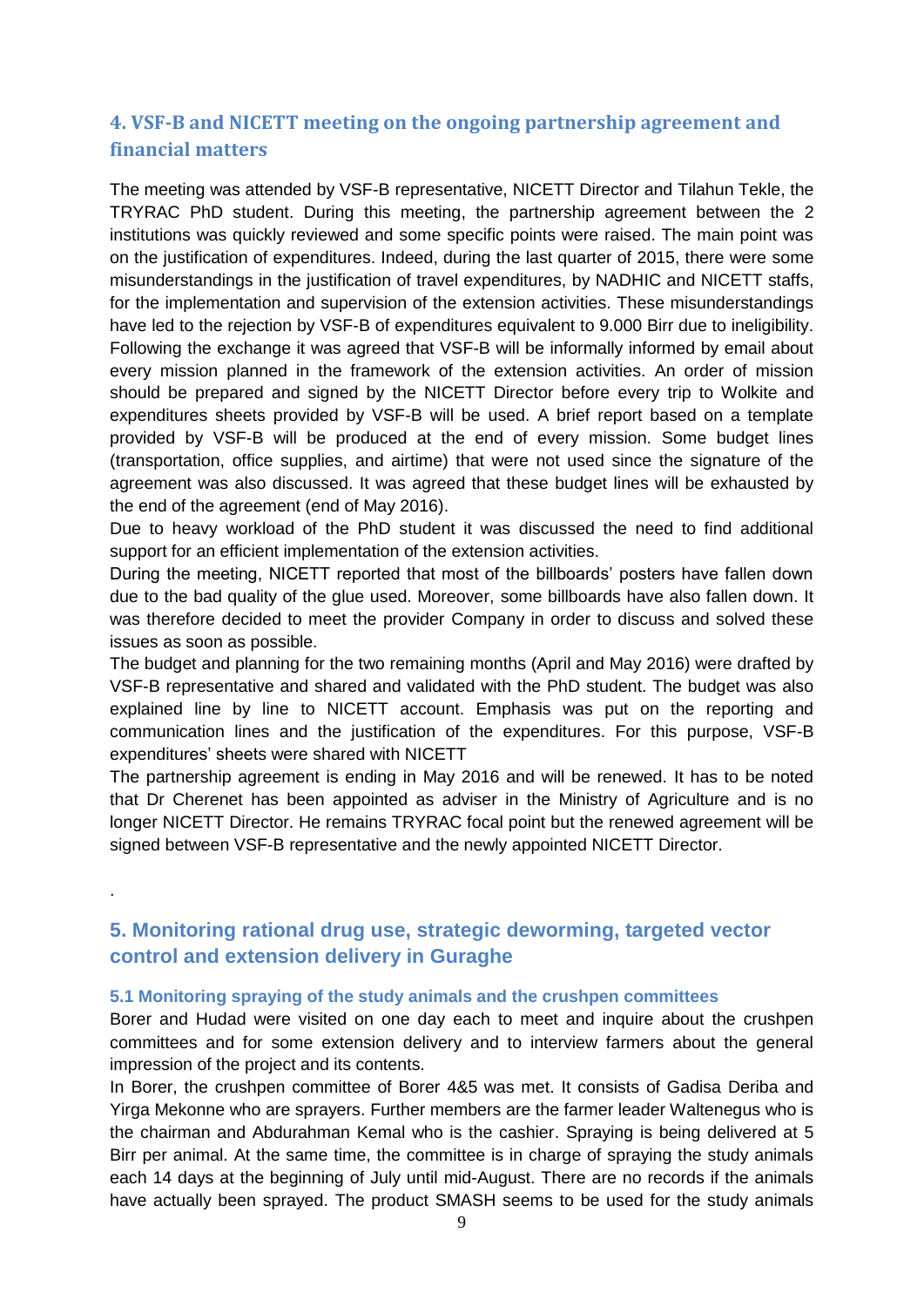and the privately sprayed ones. The farmers understand well the system of revolving funds but an actual adoption of the system seems questionable which is also due to the fact that SMASH is not yet available on the market.

Clothing, insecticide and knapsack sprayer had been delivered to the committee, so that they are well equipped. The spraying itself was carried out technically correct. It was monitored on a training basis, where 20 litres of deltamethrin solution were applied to approximately 25 animals. Currently, insects and ticks were not perceived as a nuisance at the time of the visit because the short rainy season had just started.

Yet, farmers were reluctant to spray their animals in spite of a perceived tick and biting fly problem during the big rainy season. Although the farmers knew about targets which were supplied by previous projects that killed tsetse, the link between spraying the herds and protecting the watering sites is not yet made. This knowledge could be an opportunity to explain the effect of insecticide treated herds that act as living targets at the rivers.

However, this approach is threatened by a new development in the project region. Apparently, farmers purchase a product for 6 Birr on the market which they dilute and use for "many animals". But a spraying by the committee costs 5 Birr per animal at the moment. The other product is applied with a cloth to the legs and lower belly of the animals. Farmers reported a sudden reaction of ticks dying immediately after application. Such a product could not be found on the market because it seems only available during the long rainy season. It is suspected to be Amitraz according to the private veterinarian Yohannis. But Amitraz is not effective against flies; so its dramatic effect on ticks is threatening the approach of using deltamethrin-treated animals as targets.

Also, public and governmental veterinarians are aware of problems with a different SMASH product (Deltamethrin, unknown dilution): an experimental trial that took place some years ago resulted in hair loss and general poisoning in cattle. Thus, acceptance of the revolving funds system with the private vets as possible suppliers of the new SMASH product (5% Deltamethrin) will be a challenge. However, farmers are reporting that the calves that are treated and surveyed by TRYRAC are healthier and "free of ticks". Thus, in order to reach some sustainable impact, extension messages must make clear that such a product will not be efficient against tsetse.

In Misreta, three teams of two sprayers and one cashier each were met. They all share one chairman who coordinates the work between the communities Wolaita, Misreta and Wuhalimat. Abye Chane, Zewdu Gonfa, Mekonnen Gashaw, Tesfu Zigdi, Michael Mano and Tefkir Ayalew are sprayers, whereas Abebe Kasahun , Gebnet Gutema and Girma Kemaw are cashiers.

As in Borer, the health of the study animals was praised but sustainability is threatened by a lacking sensitization. Up to now farmers do not link the improved health of their animals to the implementation of rational drug use by skilled personal. They have not yet made the link to the efficiency of the approach which would also work independently of the project. According to the interviewed farmers the improved performance seems to be linked to the presence of NAHDIC/VSF and FUB.

The community expressed their need to protect donkeys from Trypanosomosis. Donkeys are used for water transport especially during the dry season when wells dry out. Usually donkeys are more resistant towards the disease but the exposure to infective tsetse bites is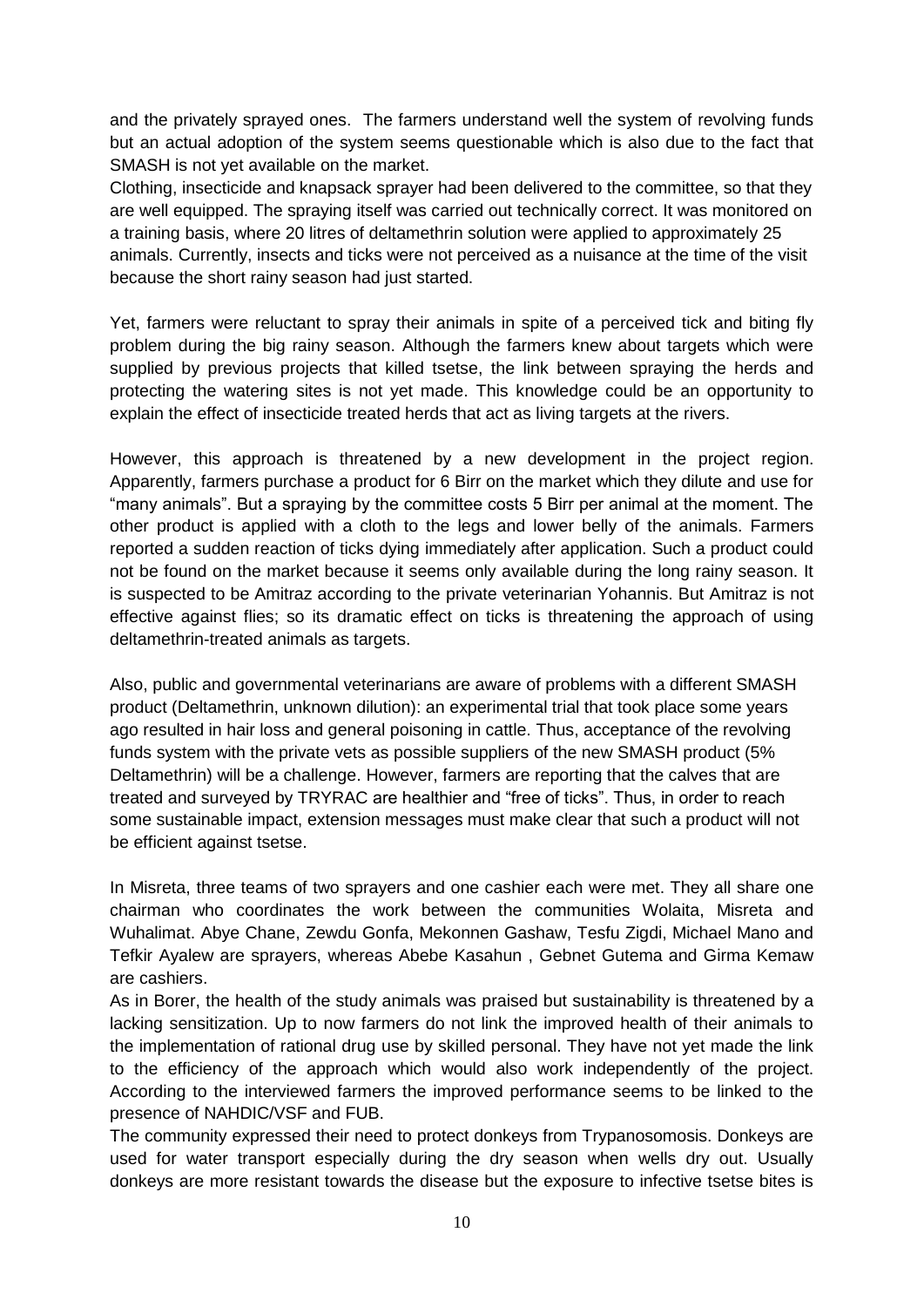increased during the dry season when rivers are used as water reservoirs where donkeys spent up to an hour waiting in the water until the barrels are filled. After the meeting some farmers had their donkeys sprayed by the crushpen committee to protect them against biting insects.

![](_page_10_Picture_1.jpeg)

**Figure 1** Spraying cattle in Misreta, April 2016

Also, farmers complained about the fact that they were left on their own for too long. This problem was tackled by the development of an improved treatment calendar (Table 3) which was developed in collaboration with the student and the public veterinarians. It was communicated that a correct execution of the best-bet strategies is the basis of following extension messages and that the implementation had to be executed by the Ethiopian team instead of the farmers to assure a correct implementation.

All in all, the program is just slowly starting to show effects and the remaining time between April and October 2016 and beyond should be used for intensive extension services in order to reach sustainability.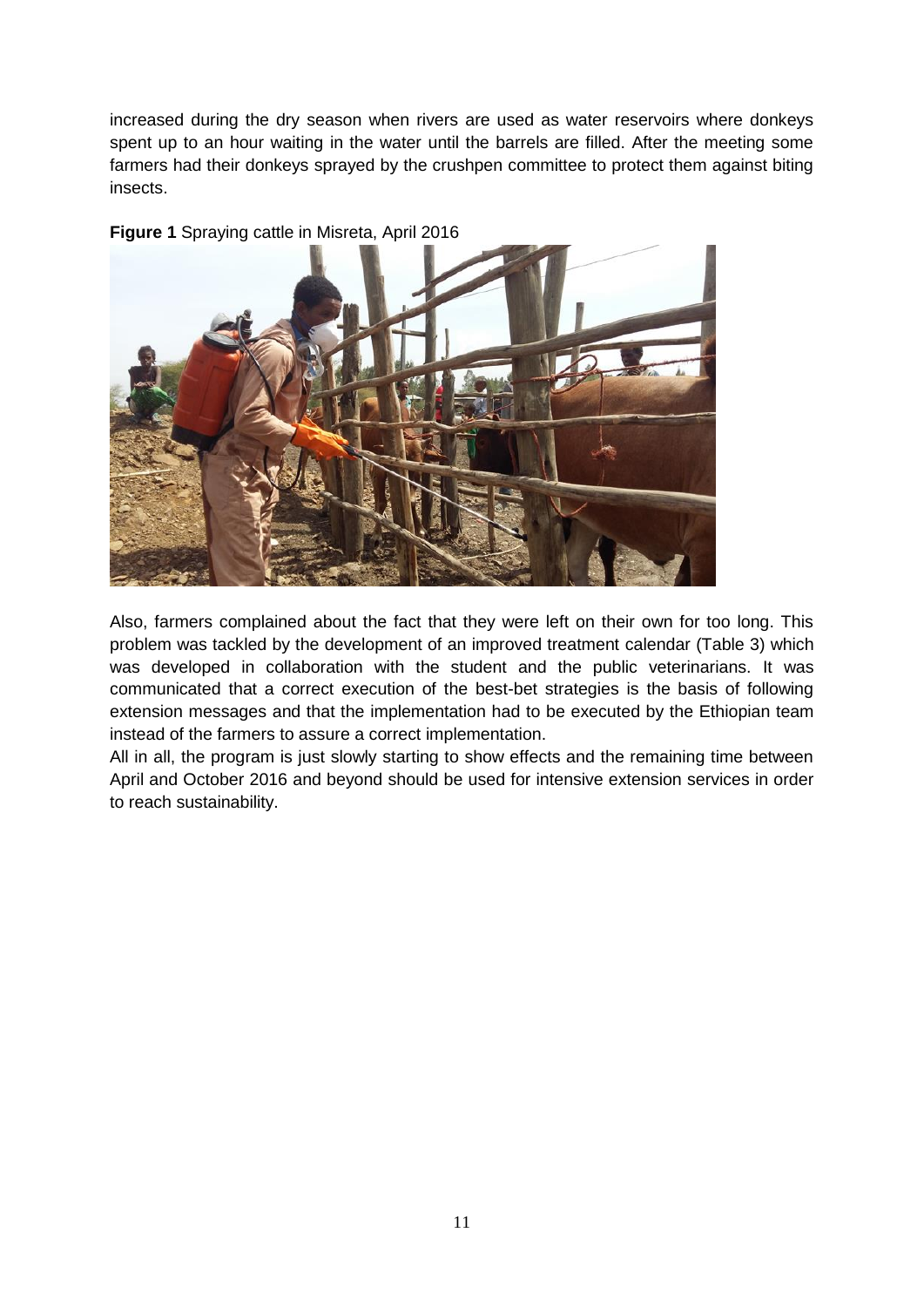**Table 3.** The optimized prophylactic calendar

|                                                                                                                                                                           | <b>TREATMENTS / VACCINATIONS / DEWORMING PERIODS</b> |                           |           |                                             |      |      |                          |           |                  |    |                   |         |                                                                                                                                                                                                                                                          |
|---------------------------------------------------------------------------------------------------------------------------------------------------------------------------|------------------------------------------------------|---------------------------|-----------|---------------------------------------------|------|------|--------------------------|-----------|------------------|----|-------------------|---------|----------------------------------------------------------------------------------------------------------------------------------------------------------------------------------------------------------------------------------------------------------|
|                                                                                                                                                                           |                                                      | <b>SHORT RAINY SEASON</b> |           | <b>SHORT</b><br><b>DRY</b><br><b>SEASON</b> |      |      | <b>LONG RAINY SEASON</b> |           |                  |    | <b>DRY SEASON</b> |         |                                                                                                                                                                                                                                                          |
|                                                                                                                                                                           |                                                      |                           |           | $\tilde{\mathbb{T}}$                        |      |      |                          |           |                  |    |                   |         |                                                                                                                                                                                                                                                          |
| Treatment /                                                                                                                                                               | $\mathbf{I}$                                         | III                       | <b>IV</b> | $\mathsf{v}$                                | VI   | VII  | VIII                     | IX        | $\boldsymbol{x}$ | XI | XII               |         |                                                                                                                                                                                                                                                          |
| Immunization /<br>deworming                                                                                                                                               | February                                             | March                     | April     | May                                         | June | July | August                   | September | October          |    | November December | January | <b>Explanations (not on print-outs)</b>                                                                                                                                                                                                                  |
| <b>Curative treatment of</b><br>trypanosomosis to sick<br>animals only at 7 mg<br>diminazene/kg                                                                           | η,<br>N.                                             |                           |           |                                             |      |      |                          |           |                  |    |                   |         | Curative treatment: treat sick animals only with<br>an elevated dosage of 7 mg diminazene/kg),<br>improved management                                                                                                                                    |
| Vaccination against<br>Lumpy skin disease                                                                                                                                 |                                                      |                           |           |                                             |      |      |                          |           |                  |    |                   |         | When cases occur                                                                                                                                                                                                                                         |
| <b>Vaccination against</b><br><b>Blackleg</b>                                                                                                                             |                                                      |                           |           |                                             |      |      |                          |           |                  |    |                   |         |                                                                                                                                                                                                                                                          |
| <b>Vaccination against</b><br>Anthrax                                                                                                                                     |                                                      |                           |           |                                             |      |      |                          |           |                  |    |                   |         | When cases occur                                                                                                                                                                                                                                         |
| <b>Vaccination against</b><br>bovine pasteurellosis                                                                                                                       |                                                      |                           |           |                                             |      |      |                          |           |                  |    |                   |         |                                                                                                                                                                                                                                                          |
| Deworming                                                                                                                                                                 | $\mathcal{D}$                                        |                           |           |                                             |      |      |                          |           |                  |    |                   |         | Deworming mainly at the beginning and the end<br>of the long rainy season. Deworming also in the<br>short rainy season only if it rains                                                                                                                  |
| <b>Ectoparasites control</b><br>(every 14 days at the<br>beginning of the rainy<br>season; spraying in the<br>dry season helps to<br>reduce tsetse at<br>watering places) |                                                      |                           |           |                                             |      |      |                          |           |                  |    |                   |         | Targeted spraying every 14 days at the beginning<br>of the long rainy season (June and July).<br>Animals at risk depending on contact with tsetse<br>habitat should also be sprayed in other months<br>(February, March, November, December,<br>January) |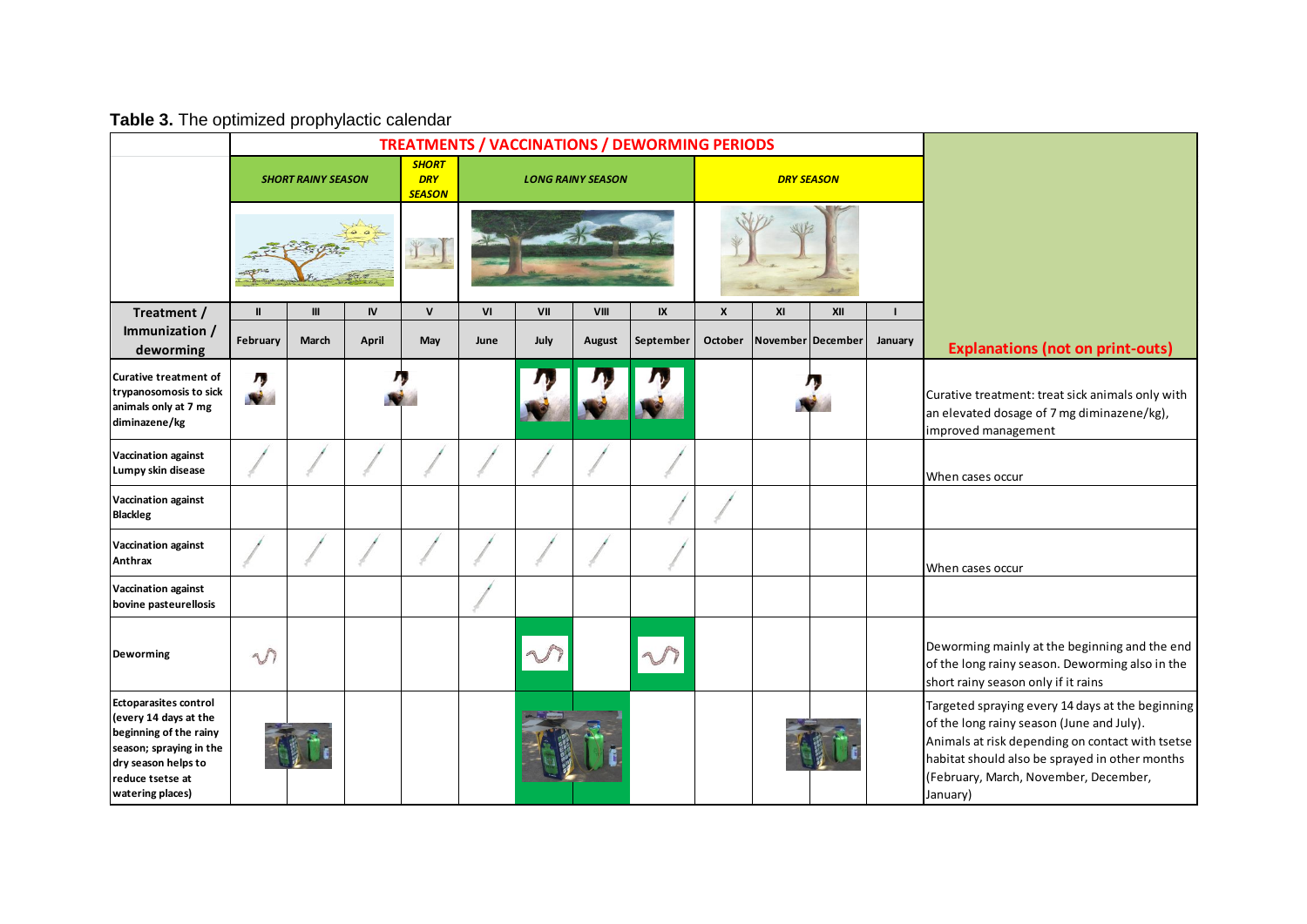#### **5.2 Monitoring the delivery of extension messages**

All extension tools were printed in November 2015 and distributed to the different stakeholders. Billboards were produced but with the default that they had one face and not two as forecasted. Billboards were therefore repaired and placed in the 5 hotspots in January 2016.

<span id="page-12-0"></span>During the mission it was noted that some extension tools are not properly exposed to contribute to the dissemination of messages. For instance, posters on prophylaxis calendar targeted spraying and formal drug use vs informal drug were not placed in the clinic of the veterinarian in Walga, although he received them.

Some interviewed farmers declared to have listen TRYRAC messages on EBC radio while others did not hear them. The broadcasting frequency (once a week) does not seem to be appropriate to reach most of the farmers.

SMS messages were also sent by Ethio Telecom to 250 people including the student. The messages were sent in Amharic languages using English alphabet. However, it is too soon to assess the scope of this approach of dissemination of the best-bet strategies.

Since December 2015, only 2 extension missions were conducted by the multidisciplinary team (student, DVOs, private vets and farmers' leaders).Things were not forecasted as such and this scarcity of extension missions will not contribute to an effective appropriation of the best-bet strategies by farmers. Insofar as the student said that he is overloaded, it was agreed to give more responsibility to the district for the dissemination of the best-bet strategies. A meeting was therefore organised with the team leader of the district (Abraham Muanenda) to discuss their potential support for the dissemination of the best-bet strategies. Following the exchanges, it was agreed that Abraham will be the field coordinator of the extension activities in Wolkite, under the support and supervision of the student. The extension team will also be extended to the Animal Health Assistant based in Hudad and Borer for more sustainability.

During this mission, two extension meetings were conducted in Borer and Hudad in the presence of the district veterinarians and the student. The mobilisation was not very successful because farmers were informed one day before the meeting and the 2 private vets did not show up. Farmers' Knowledge and practices on trypanosomosis management were firstly assessed, particularly in Borer, before staring the extension activities. It was noted that the farmers are very well aware about the disease insofar as they have collaborated with several projects under ILCA (a former project by ILRI which included distribution of insecticidal pour-ons to the farmers) or other institutions. However their way to control the disease (purchase of drugs from the marketplace, treatment by themselves…) is not in adequacy with the best-bet strategies promoted by TRYRAC. The picture box was then used to sensitise them on the pillars of the best-bet strategies: rational drug use, vector control by a targeted spraying and disease control in general through strategic deworming, vaccination and so on. The extension strategy used is to let them give at first their own interpretation of the pictures, page by page, before giving them the extension messages. They were also allowed to ask any question or to bring some contributions or issues. The extension meetings were facilitated by VSF-B representative and the student in Borer and Hudad respectively and in the presence of district representatives.

During the visits in Borer and Hudad, it was noticed that 3 billboards fell down 2 months after their placement. This is due to the fact that, following the repairing made in December 2015; the boards are now too heavy and cannot be supported two legs which are also too tall. The posters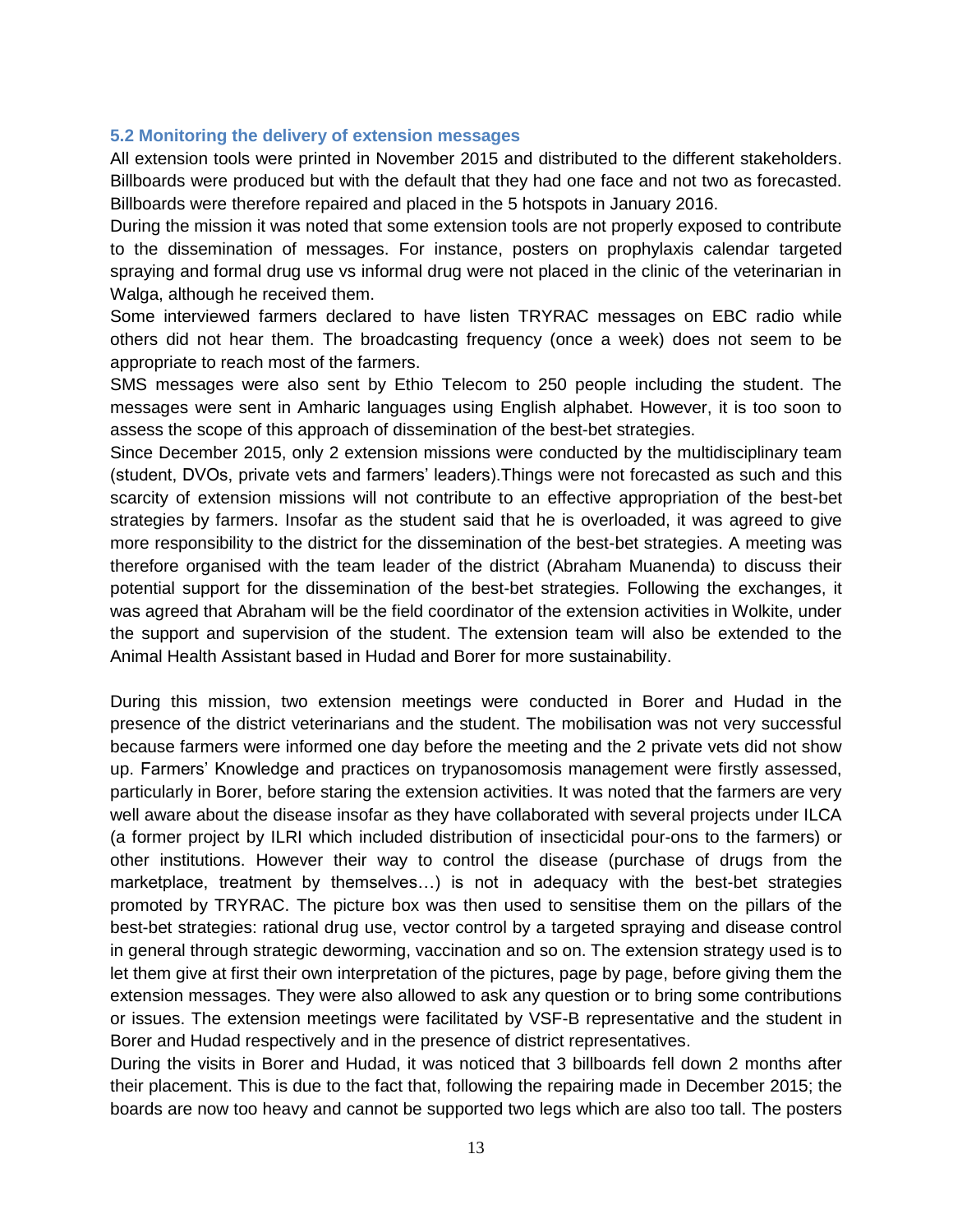also fell down. A meeting was therefore planned with the provider "Timber Company" to solve these issues.

### **5.3 Meetings in Addis Abeba**

<span id="page-13-0"></span>a) Dr. Eshetu Mengistu of Access Ethiopharm was re-introduced to the student for purchasing ANALGON<sup>®</sup>, the vetoquinol albendazole product. The product has been ordered but is currently held back due to country-wide shortages of foreign currencies. This is a common procedure and the product should be available by mid-April. The student will purchase this product for the field mission in July 2016. Another egg-count-reduction test [9] will be performed on 50 animals of the study herd.

b) Dr. Oumar Diall of the FAO was met to discuss possible continuation of the TRYRAC activities within a pilot project of the FAO and the Ethiopian government for which the design is ongoing and intervention areas have not been selected yet. A potential support from FAO to implement Pastoral Field Schools in the framework of TRYRAC's dissemination of best-bet strategies has also been discussed. The willingness of VSF-B and FUB and FAO to collaborate with TRYRAC for sustainability reason was assured and all parties agreed to elaborate discussions with NICETT.

### c) Manager of Timber Company

The manager of Timber Company was met twice to discuss issues related to fallen billboards and posters. He agreed that the glue used to fix the posters on the billboards was of bad quality. He agreed to reprint the 20 posters and fix them at his own expense. The manager requested more money to repair the billboards what VSF-B found illogical and unacceptable since they did not stand more than 2 months. Considering all the troubles we have gone through, NICETT decided to hire someone else to repair the billboards as soon as possible. However the posters will still be reprinted by Timber Company for free.

### d) Ethiopian Broadcasting Company (EBC)

Two EBC staffs were met to discuss about the partnership between the company and TRYRAC for the broadcasting of extension messages. The cost of broadcasting interviews (20 min) and short messages (5 min) was discussed and was found very expensive by VSF-B. Indeed, no matter the duration (20 min or 5 min) the broadcasting cost is 4,600 birr (around 191 EUR for one broadcast). It was therefore decided to only keep the interviews' broadcastings.

e) A debriefing with Thomas Cherenet, the country co-ordinator was held in order to discuss the outcomes and recommendations after the field trip to Wolkite. The team discussed the new field calendar, the identification of Abraham Muanenda as field coordinator of the extension activities and the improvement of billboards. Also, the FAO project was discussed.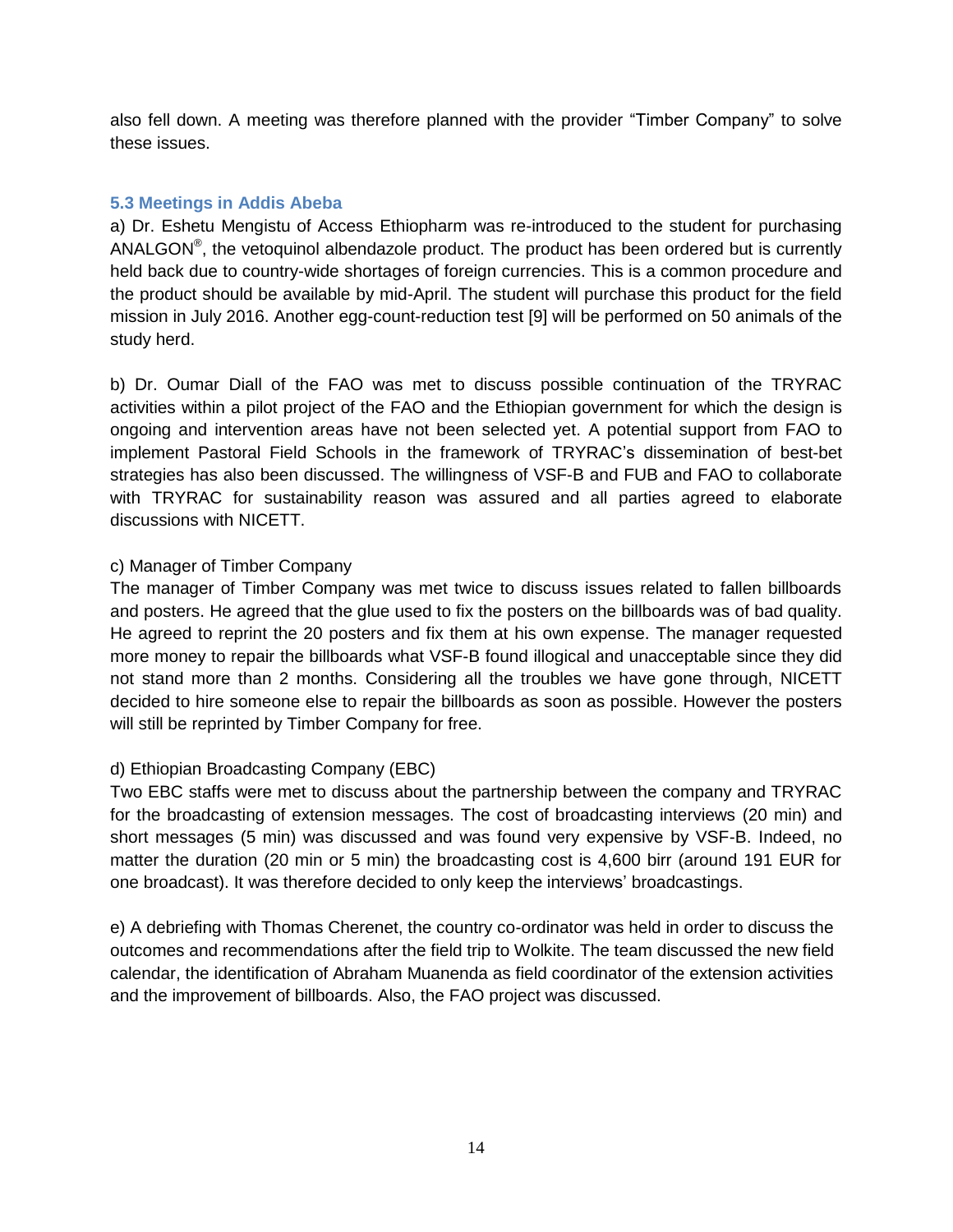## **6. Recommendations & Outlook**

- Field visits have to be executed as indicated in the prophylactic calendar.
- <span id="page-14-0"></span> The study herds have to be treated by the team and the PhD student Tilahun Tekle and not by the farmers.
- The farmers and veterinarians should be sensitized twice per month in training missions conducted by a multidisciplinary team.

The DVO's team leader Abraham Muanenda will lead the missions and he will be supported by the student once a month. The team has to make sure that farmers are informed well before the meeting by involving the village administrator so as to increase attendance.

- All Billboards should be replaced / repaired as soon as possible. This is to do as soon as possible before the fallen ones rot.
- Billboards' posters should be reprinted by Timber company at their own expense
- The revised prophylaxis calendar should be reprinted in sticker form and placed into the pictures' box
- The small poster should be properly placed in the partners offices (District veterinary offices, vet drugs store, village administration offices…) to contribute to the dissemination of messages

Further WP 4 missions are planned for April and July of this year. More extensive visits for bimonthly targeted spraying, following tick counts and another egg count reduction test for the new albendazole product will take place in July. The last field visit is scheduled for biological evaluation of the program is planned.

## **7. Acknowledgements**

<span id="page-14-1"></span>We would like to thank everyone who facilitated this mission. First of all we are grateful for the help of Thomas Cherenet and Tilahun Tekle who organized the mission at field level and who mobilized the farmers for meetings. We also like to thank the DVO of Wolkite and his team leader Abraham Muanenda for supporting TRYRAC in Wolkite for providing their hard work. Also the support of the two private veterinarians Yohannis in Darge and Tesasu in Walga is highly appreciated. After all, this mission would not have been possible without the eager support of the farmer leaders, the newly established crushpen committees and all of the farmers of our study villages in Abeshege who never fail to listen to and discuss with us.